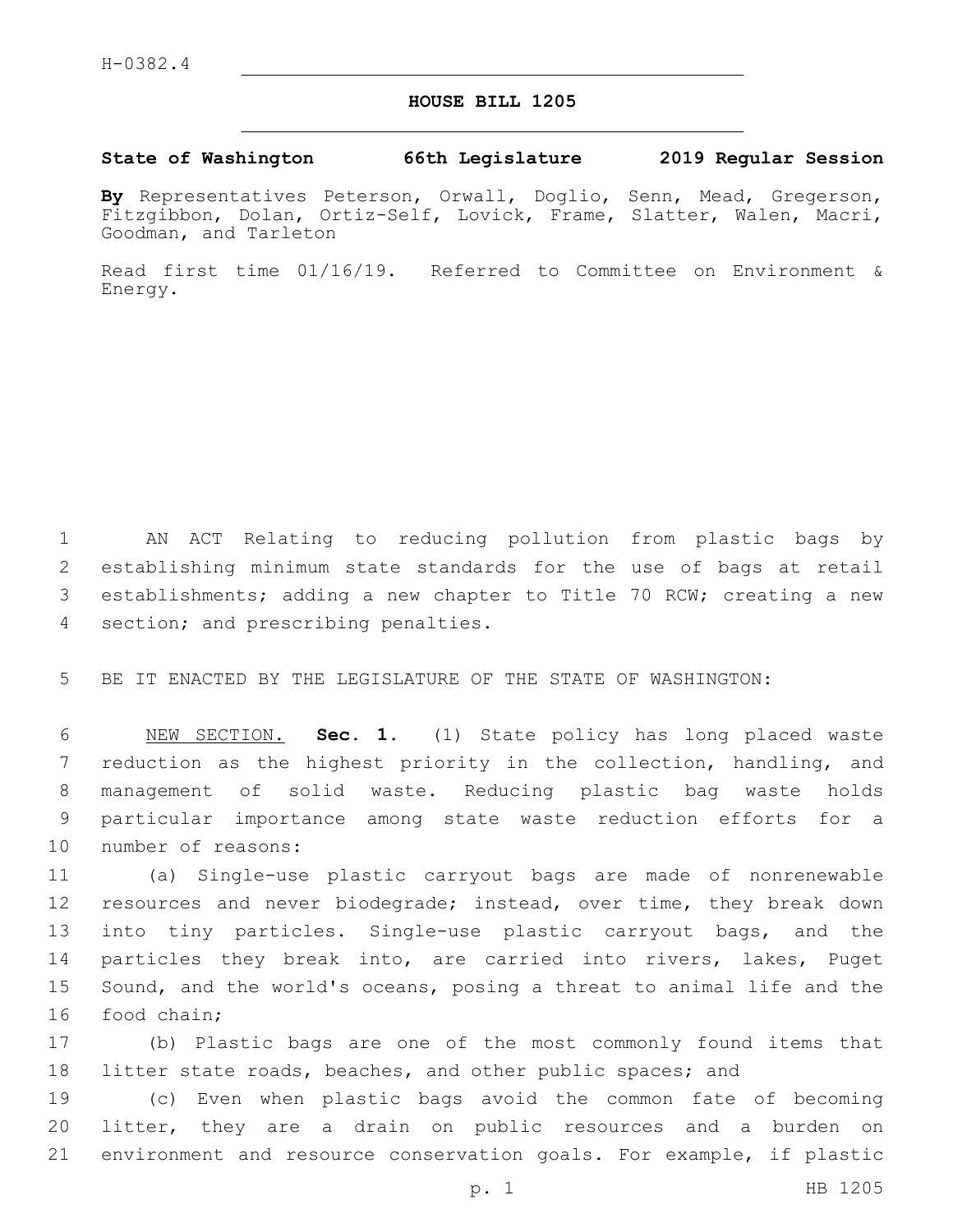bags are disposed of in commingled recycling systems rather than as garbage or in retailer drop-off programs, they clog processing and sorting machinery, resulting in missorted materials and costly inefficiencies that are ultimately borne by utility ratepayers. Likewise, when green or brown-tinted plastic bags confuse consumers into attempting to dispose of them as compost, the resultant plastic contamination undercuts the ability to use the compost in gardens, 8 farms, landscaping, and surface water and transportation projects.

 (2) Alternatives to single-use plastic carryout bags are convenient, functional, widely available, and measure as superior across most environmental performance metrics. Alternatives to single-use plastic carryout bags feature especially superior environmental performance with respect to litter and marine debris, 14 since plastic bags do not biodegrade.

 (3) As of 2019, many local governments in Washington have shown leadership in regulating the use of single-use plastic carryout bags. This local leadership has shown the value of establishing state standards that will streamline regulatory inconsistency and reduce burdens on covered retailers caused by a patchwork of inconsistent 20 local requirements across the state.

 (4) Therefore, in order to reduce waste, litter, and marine pollution, conserve resources, and protect fish and wildlife, it is 23 the intent of the legislature to:

(a) Prohibit the use of single-use plastic carryout bags;

 (b) Require a pass-through charge on recycled content paper carryout bags and reusable carryout bags made of film plastic, to encourage shoppers to bring their own reusable carryout bags;

28 (c) Require the use of recycled content bags; and

 (d) Encourage the provision of reusable and recycled content 30 paper carryout bags by retail establishments.

 NEW SECTION. **Sec. 2.** The definitions in this section apply throughout this chapter unless the context clearly requires otherwise.

 (1) "Carryout bag" means any bag that is provided by a retail establishment at home delivery, the check stand, cash register, point of sale, or other point of departure to a customer for use to 37 transport or carry away purchases.

 (2) "Compostable" means that a product that is capable of being completely broken down in a timely manner, consistent with the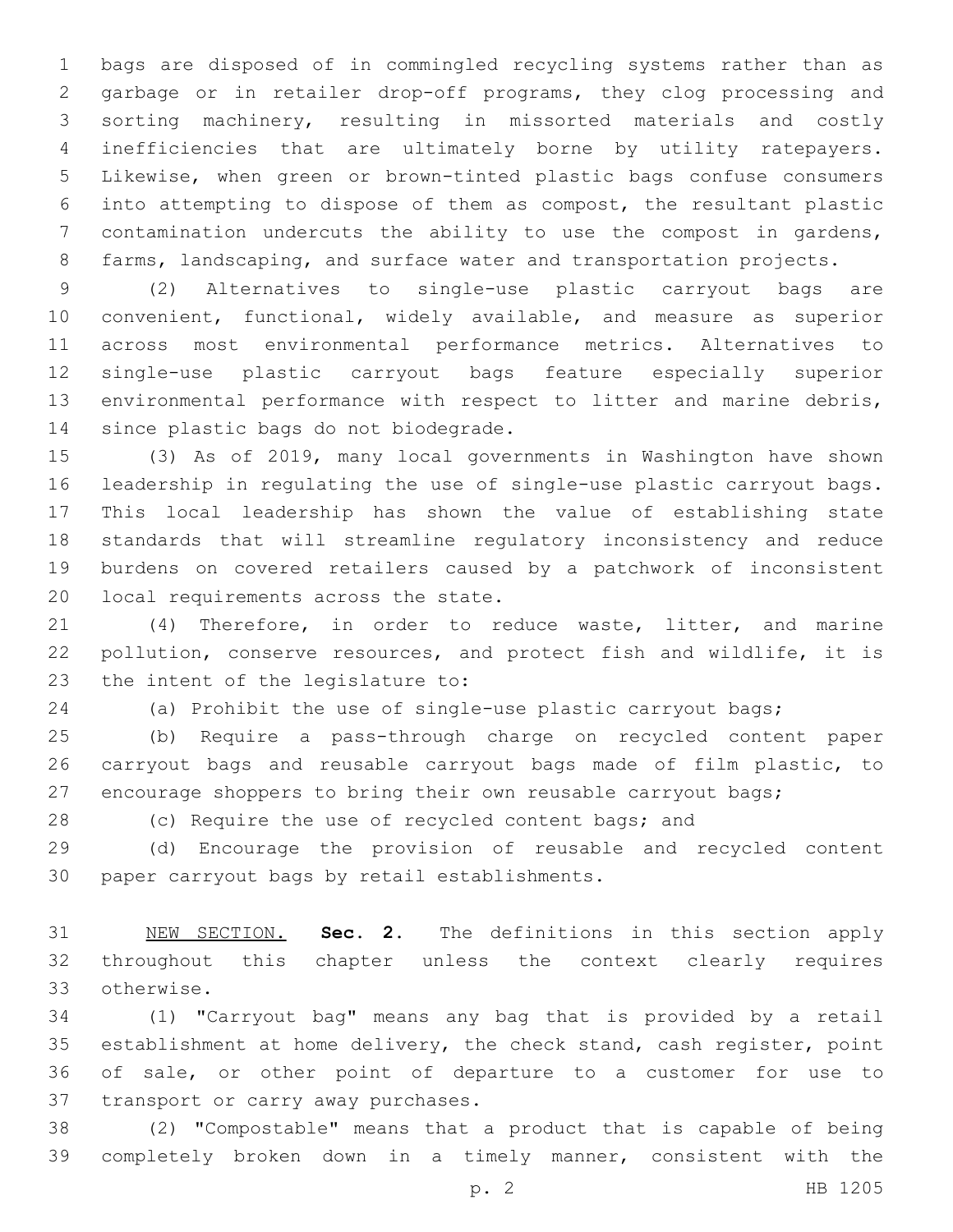standard specification as established in section 3(6) of this act, into a material safe and desirable as a soil amendment.

 (3) "Compostable film bag" means a compostable bag that is designed and suitable only to be used once and disposed of or 5 composted.

(4) "Department" means the department of ecology.

 (5) "Pass-through charge" means a charge to be collected and retained by retailers from their customers when providing recycled content paper carryout bags and reusable carryout bags made of film 10 plastic.

 (6) "Recycled content paper carryout bag" means a paper carryout bag provided by a store to a customer at the point of sale that meets 13 the requirements in section  $3(6)$  (a) of this act.

 (7) "Retail establishment" means any person, corporation, partnership, business, facility, vendor, organization, or individual that sells or provides food, merchandise, goods, or materials directly to a customer including home delivery, temporary stores, or vendors at farmers markets, street fairs, and festivals.

 (8) "Reusable carryout bag" means a bag made of cloth or other durable material with handles that is specifically designed and manufactured for long-term multiple reuse and meets the requirements 22 of section  $3(6)(b)$  of this act.

 (9) "Single-use plastic carryout bag" means any bag that is made from plastic that is designed and suitable only to be used once and 25 disposed.

 (10) "Standard specification" means the entire American society for testing and materials (ASTM) specification and associated test 28 methods that must be met for:

 (a) ASTM D6400 – standard specification labeling of plastics designed to be aerobically composted in municipal or industrial facilities, as it existed as of January 1, 2019; or

 (b) ASTM D6868 – standard specification for labeling of end items that incorporate plastics and polymers as coatings or additives with paper and other substrates designed to be aerobically composted in municipal or industrial facilities, as it existed as of January 1, 36 2019.

 NEW SECTION. **Sec. 3.** (1) Except as provided in this section and section 4 of this act, a retail establishment may not provide to a 39 customer or a person at an event: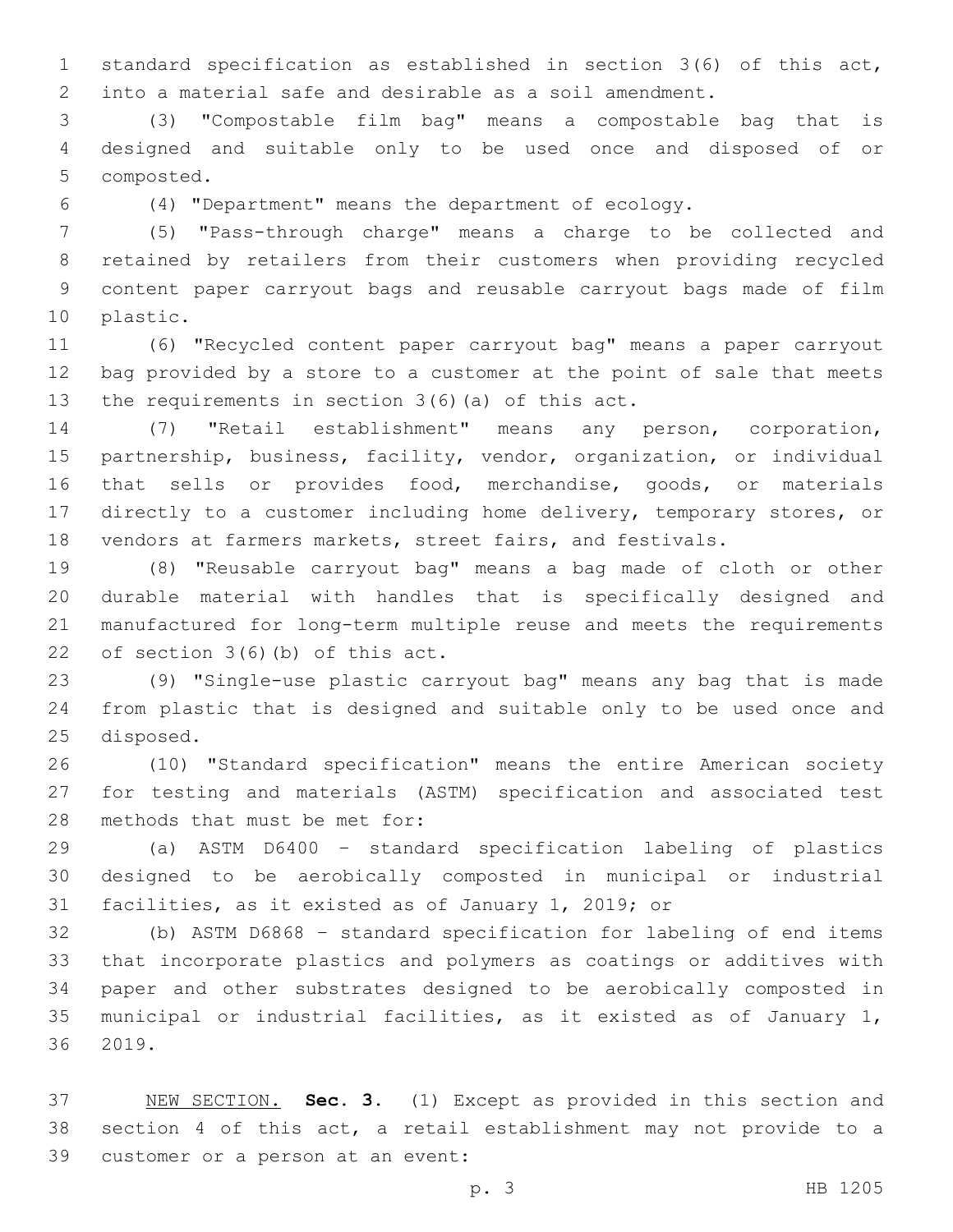- 
- (a) A single-use plastic carryout bag; or1

 (b) A paper carryout bag or reusable carryout bag made of film plastic that does not meet recycled content requirements.

 (2)(a) A retail establishment may provide a reusable carryout bag or a recycled content paper carryout bag of any size to a customer at 6 the point of sale.

 (b) A retail establishment must collect a pass-through charge of not less than ten cents for every recycled content paper carryout bag or reusable carryout bag made of film plastic it provides, except as provided in subsection (5) of this section and section 4 of this act. A retail establishment may make reusable carryout bags available to 12 customers through sale.

 (c) A retail establishment must keep all revenue from pass- through charges. The pass-through charge is a taxable retail sale. A retail establishment must show all pass-through charges on any 16 receipts provided to customers.

 (3) Carryout bags provided by a retail establishment do not 18 include:

19 (a) Bags used by consumers inside stores to:

 (i) Package bulk items, such as fruit, vegetables, nuts, grains, candy, greeting cards, or small hardware items such as nails, bolts, 22 or screws:

 (ii) Contain or wrap frozen foods, meat, fish, flowers, potted plants, or other items where dampness or sanitation might be a 25 problem;

(iii) Contain unwrapped prepared foods or bakery goods;

27 (iv) Contain prescription drugs; or (v) Protect a purchased item from damaging or contaminating other

 purchased items when placed in a recycled content paper carryout bag 30 or reusable carryout bag; or

 (b) Newspaper bags, door hanger bags, laundry/dry cleaning bags, or bags sold in packages containing multiple bags for uses such as 33 food storage, garbage, or pet waste.

 (4)(a) Any compostable film bag that a retail establishment provides to customers for products, including for products bagged in stores prior to checkout, must be tinted green or brown, and be labeled "compostable," as required under subsection (6)(c)(i) of this 38 section.

 (b) A retail establishment may not use or provide polyethylene or 40 other noncompostable plastic bags: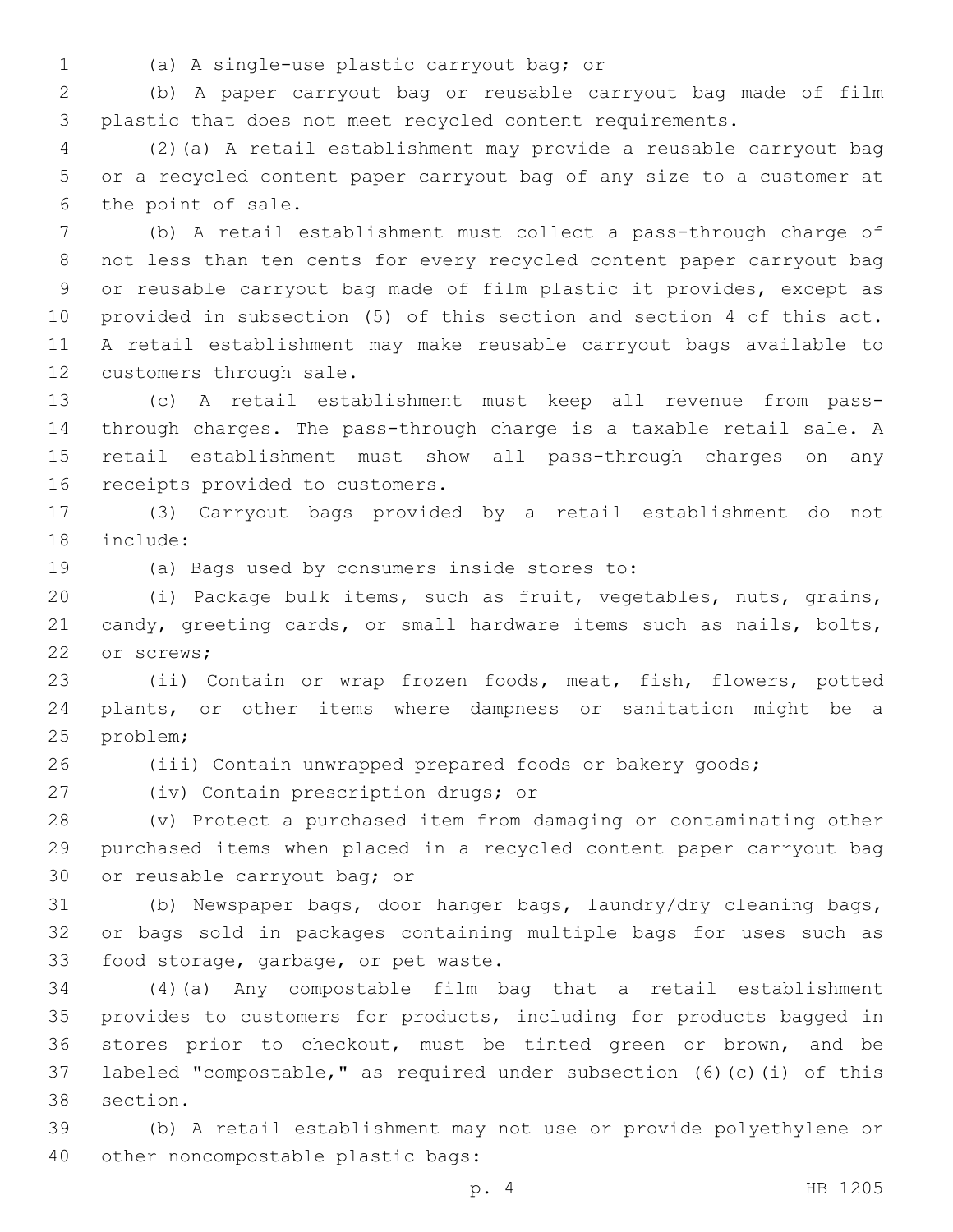(i) That are tinted green or brown for bagging of customer products in stores, as carryout bags, or for home delivery;

 (ii) To customers to bag products in stores, as a carryout bag, or for home delivery that is labeled with the term "biodegradable," "compostable," "degradable," "decomposable," "oxo-degradable," or any similar terms, or in any way imply that the plastic bag will break down, fragment, biodegrade, or decompose in a landfill or other 8 environment.

 (5) Except as provided by local regulations in effect as of January 1, 2019, a retail establishment may provide a bag restricted under subsections (1) and (4) of this section from existing inventory until January 1, 2020. The retail establishment, upon request by the department, must provide purchase invoices, distribution receipts, or other information documenting that the bag was acquired prior to the 15 effective date of this section.

16 (6) For the purposes of this section:

(a) A recycled content paper carryout bag must:

 (i) Contain an average of forty percent postconsumer recycled 19 materials;

 (ii) Be capable of composting, consistent with the timeline and specifications of ASTM D6868, as it existed as of January 1, 2019; and

 (iii) Display the minimum percentage of postconsumer content in 24 print on the exterior of the paper bag.

25 (b) A reusable carryout bag must:

 (i) Have a minimum lifetime of one hundred twenty-five uses, which for purposes of this subsection means the capacity to carry a minimum of twenty-two pounds one hundred twenty-five times over a distance of at least one hundred seventy-five feet;

 (ii) Be machine washable or made from a durable material that may 31 be cleaned or disinfected; and

32 (iii) If made of film plastic:

 (A) Be made from a minimum of forty percent postconsumer recycled 34 material;

 (B) Display the minimum percentage of postconsumer content in 36 print on the exterior of the plastic bag;

(C) Have a minimum thickness of no less than four mils; and

38 (D) Display wording that the bag is reusable.

39 (c) A compostable film bag must: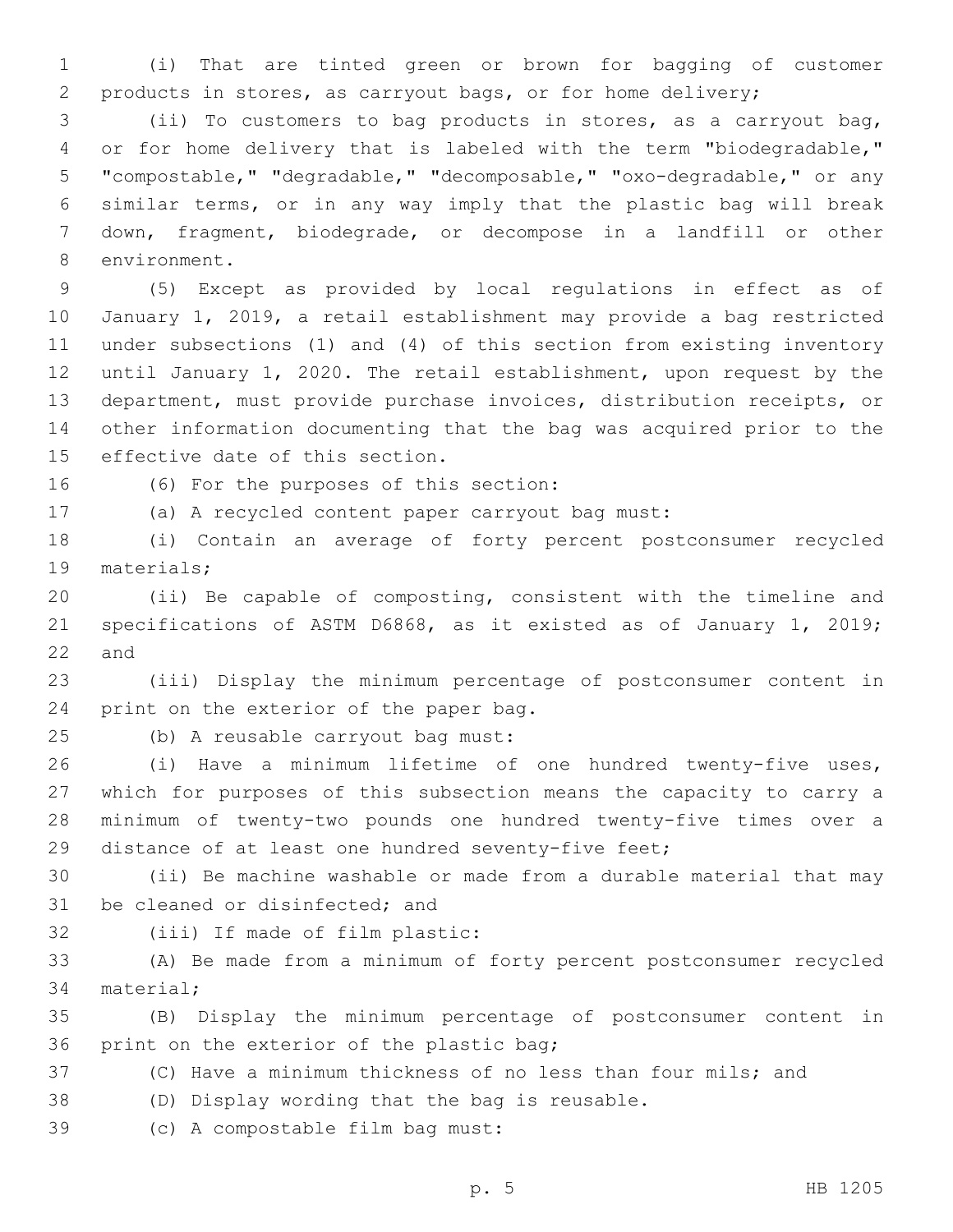(i) Be labeled as "compostable" consistent with green guides published by the United States federal trade commission (16 C.F.R. part 260, as published October 11, 2012) or similar formal guidance issued by the federal trade commission regarding misleading 5 environmental claims; and

 (ii) Meet the standard specification established in ASTM D6400, 7 as it existed as of January 1, 2019.

 (d) Food banks and other food assistance programs are not retail establishments, but are encouraged to take actions to reduce the use 10 of single-use plastic carryout bags.

 NEW SECTION. **Sec. 4.** It is a violation of section 3 of this act for any retail establishment to pay or otherwise reimburse a customer for any portion of the pass-through charge; provided that retail establishments may not collect a pass-through charge from anyone with a voucher or electronic benefits card issued under the women, infants, and children (WIC) or temporary assistance for needy families (TANF) support programs, or the federal supplemental nutrition assistance program (SNAP, also known as basic food), or the Washington state food assistance program (FAP).

 NEW SECTION. **Sec. 5.** (1) The department may adopt rules as necessary for the purpose of implementing, administering, and enforcing this chapter.

 (2) The enforcement of this chapter must be based primarily on complaints filed with the department. The department must establish a forum, which may include a complaint form on the department's web site, a telephone hotline, or a public outreach strategy relying upon electronic social media to receive complaints that allege violations. The department must provide education and outreach activities to inform retail establishments, consumers, and other interested individuals about the requirements of this chapter.

 (3) A violation of this chapter is a class 1 civil infraction under chapter 7.80 RCW. Each calendar day of operation or activity in violation of this chapter comprises a new violation.

 NEW SECTION. **Sec. 6.** (1) Except as provided in subsection (2) 35 of this section, a city, town, county, or municipal corporation may not implement a local carryout bag ordinance. Any carryout bag ordinance that is in effect as of the effective date of this section